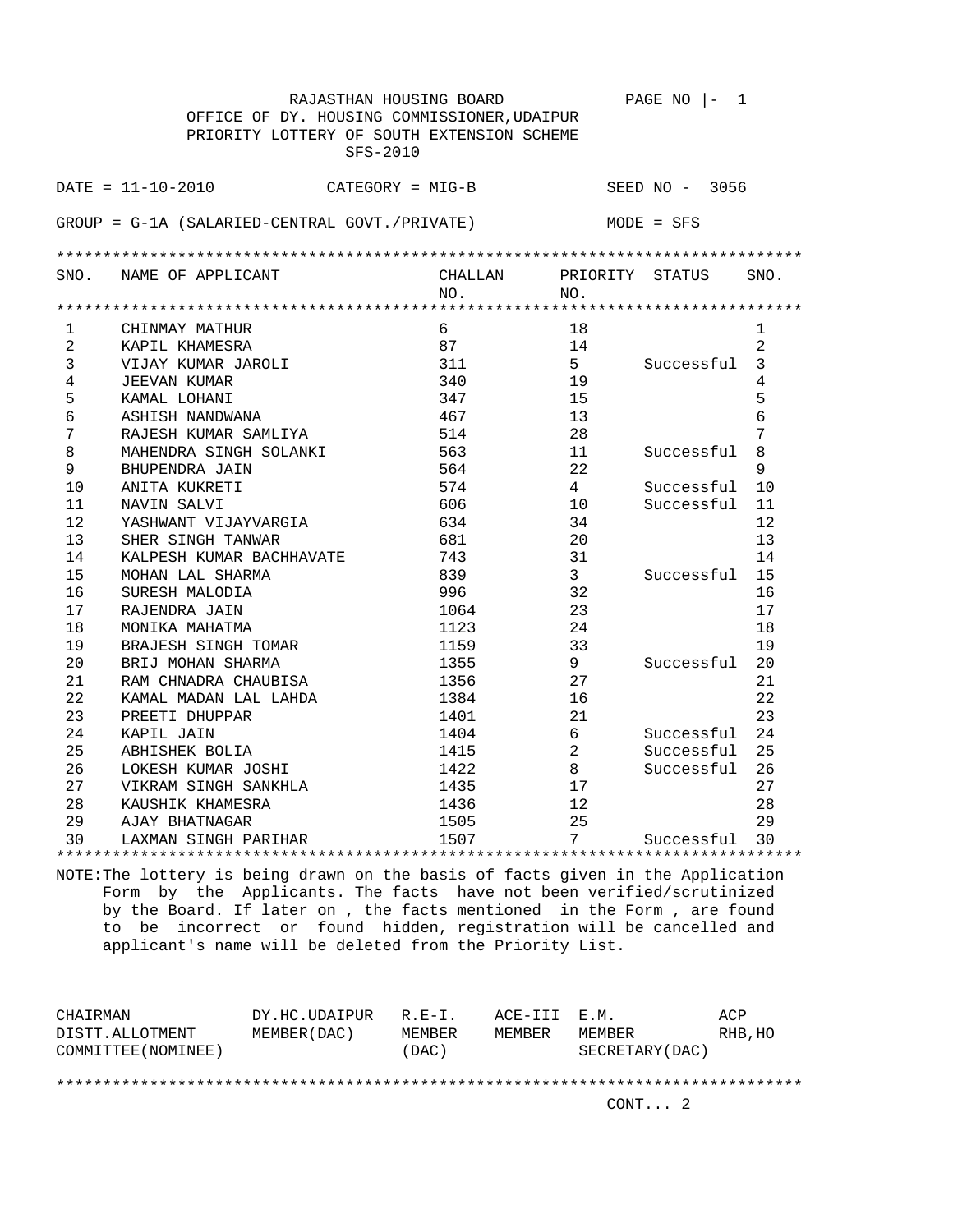|    | OFFICE OF DY. HOUSING COMMISSIONER, UDAIPUR<br>PRIORITY LOTTERY OF SOUTH EXTENSION SCHEME                                   | RAJASTHAN HOUSING BOARD<br>$SFS-2010$ |                |     | PAGE NO          | - 2  |
|----|-----------------------------------------------------------------------------------------------------------------------------|---------------------------------------|----------------|-----|------------------|------|
|    | $DATA - 10 - 2010$                                                                                                          | $CATEGORY = MIG-B$                    |                |     | SEED $NO - 3056$ |      |
|    | GROUP = G-1A (SALARIED-CENTRAL GOVT./PRIVATE)                                                                               |                                       |                |     | $MODE = SFS$     |      |
|    |                                                                                                                             |                                       |                |     |                  |      |
|    | SNO. NAME OF APPLICANT                                                                                                      |                                       | CHALLAN<br>NO. | NO. | PRIORITY STATUS  | SNO. |
|    |                                                                                                                             |                                       |                |     |                  |      |
| 31 | VINEET KUMAR JAIN                                                                                                           |                                       | 1558           | 26  |                  | 31   |
| 32 | ALOK KUMAR PATHRAN                                                                                                          |                                       | 1585           | 29  |                  | 32   |
| 33 | KAPIL GOYAL                                                                                                                 |                                       | 1600           | 1   | Successful 33    |      |
| 34 | FIROZ ALI                                                                                                                   |                                       | 1771           | 30  |                  | 34   |
|    | NOTE: The lottery is being drawn on the basis of facts given in the Application<br>그는 그 그 그는 그만 그만 없으면 그는 그 그 그는 그 사람이 없었다. |                                       |                |     |                  |      |

Form by the Applicants. The facts have not been verified/scrutinized by the Board. If later on , the facts mentioned in the Form , are found to be incorrect or found hidden, registration will be cancelled and applicant's name will be deleted from the Priority List.

| CHAIRMAN            | DY.HC.UDAIPUR | $R. E - T.$ | ACE-III E.M. |                 | ACP     |
|---------------------|---------------|-------------|--------------|-----------------|---------|
| DISTT.ALLOTMENT     | MEMBER (DAC ) | MEMBER      | MEMBER       | MEMBER          | RHB, HO |
| COMMITTEE (NOMINEE) |               | (DAC)       |              | SECRETARY (DAC) |         |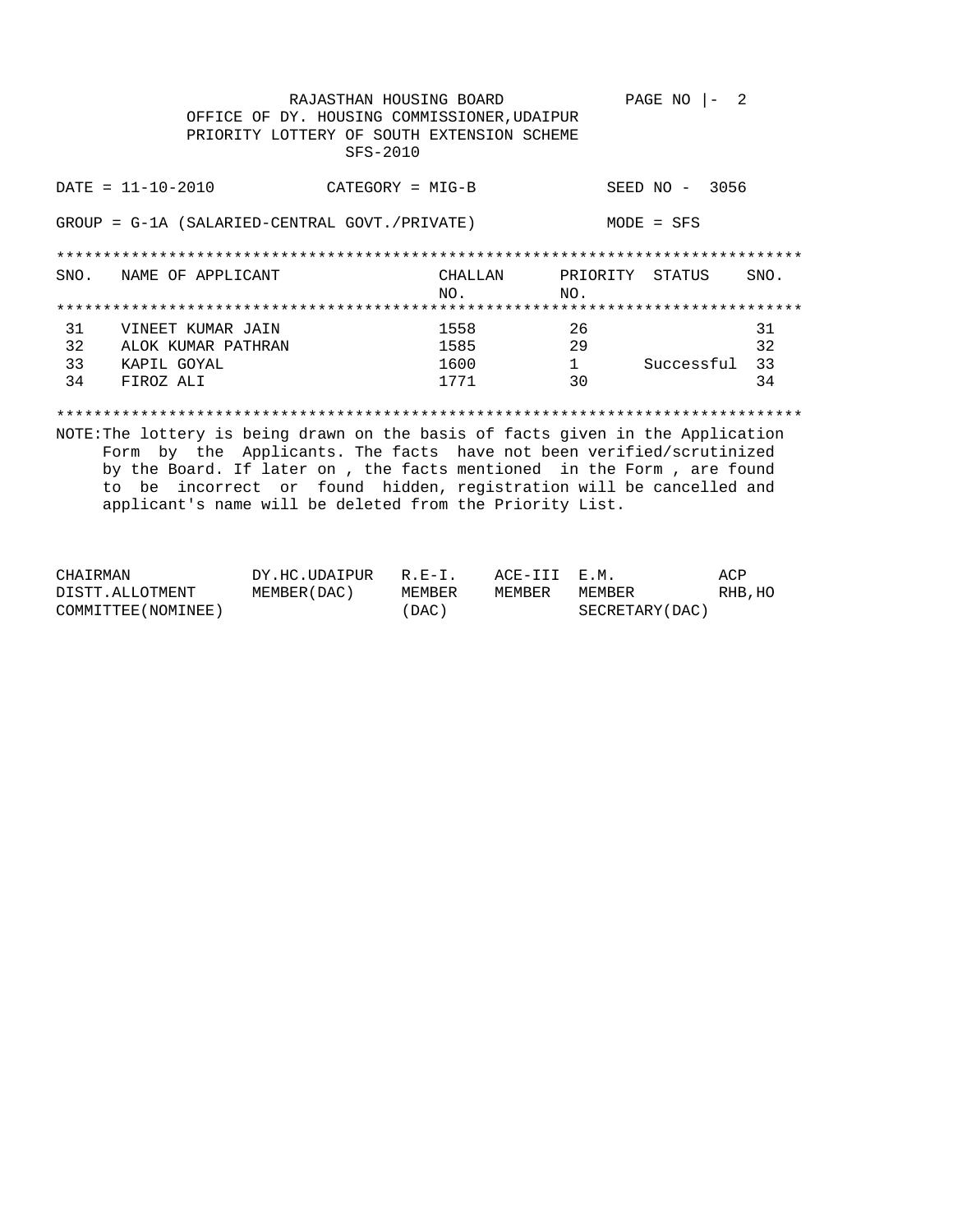|                | RAJASTHAN HOUSING BOARD                           |         |                | $PAGE NO$  -<br>1 |                |
|----------------|---------------------------------------------------|---------|----------------|-------------------|----------------|
|                | OFFICE OF DY. HOUSING COMMISSIONER, UDAIPUR       |         |                |                   |                |
|                | PRIORITY LOTTERY OF SOUTH EXTENSION SCHEME        |         |                |                   |                |
|                | SFS-2010                                          |         |                |                   |                |
|                |                                                   |         |                |                   |                |
|                | $\texttt{DATE} = 11 - 10 - 2010$ CATEGORY = MIG-B |         |                | SEED NO - 3056    |                |
|                |                                                   |         |                |                   |                |
|                | $GROUP = G-1B (SALARIED-STATE GOUT. EMP.)$        |         |                | MODE = SFS        |                |
|                |                                                   |         |                |                   |                |
|                |                                                   |         |                |                   |                |
|                | SNO. NAME OF APPLICANT                            | CHALLAN | NO.            | PRIORITY STATUS   | SNO.           |
|                |                                                   | NO.     |                |                   |                |
| 1              | LACHHI RAM GURJAR                                 | 39      | 20             |                   | 1              |
| $\overline{2}$ | OUEENA MERRY                                      | 49      | 15             |                   | $\overline{a}$ |
| 3              | PRABHA SHANKER AMETA                              | 95      | 5              |                   | 3              |
| $\overline{4}$ | ROSE FLORA WILLIAM                                | 129     | 6              |                   | 4              |
| 5              | ASHA JAIN                                         | 166     | 4              |                   | 5              |
| 6              | PRADEEP KUMAR DWIVEDI                             | 312     | 21             |                   | 6              |
| 7              | MANAK SONI                                        | 368     | $\mathbf{1}$   | Successful        | 7              |
| 8              | SARVESH KUSHWAH                                   | 398     | 18             |                   | 8              |
| 9              | LOKESH KUMAR SHAH                                 | 408     | 34             |                   | 9              |
| 10             | SHASHI KALA SEN                                   | 415     | 3              |                   | 10             |
| 11             | JAI PRAKASH JAIN                                  | 436     | 37             |                   | 11             |
| 12             | SUSHMA JAIN                                       | 519     | 22             |                   | 12             |
| 13             | SUSHMA PANDYA                                     | 670     | 30             |                   | 13             |
| 14             | DHIRAJ KAMRA                                      | 923     | 9              |                   | 14             |
| 15             | VAGTAWAR SINGH                                    | 997     | 25             |                   | 15             |
| 16             | VEENA KALAL                                       | 1031    | 26             |                   | 16             |
| 17             | ANURADHA SHARMA                                   | 1047    | 36             |                   | 17             |
| 18             | RAJENDRA KUMAR JOSHI                              | 1076    | 35             |                   | 18             |
| 19             | MEERA JORAM                                       | 1216    | 14             |                   | 19             |
| 20             | RAMCHARAN MEENA                                   | 1272    | 33             |                   | 20             |
| 21             | VISHVABANDHU DIXIT                                | 1281    | 32             |                   | 21             |
| 22             | HARSHIT KUMAR JAIN                                | 1378    | 19             |                   | 22             |
| 23             | PRAMILA PAGARIYA                                  | 1382    | 17             |                   | 23             |
| 24             | CHETNA MEHTA                                      | 1411    | 23             |                   | 24             |
| 25             | SHAMBHU NATH YOGI                                 | 1487    | 11             |                   | 25             |
| 26             | GAURAV KUMAR SHARMA                               | 1503    | $\overline{2}$ | Successful        | 26             |
| 27             | SMT. SUCHETA SHARMA                               | 1538    | $7\phantom{.}$ |                   | 27             |
| 28             | AMITA SAXENA                                      | 1570    | 13             |                   | 28             |
| 29             | MADAN LAL LOHAR                                   | 1571    | 16             |                   | 29             |
| 30             | CHATUR BHUJ LUHAR                                 | 1572    | 12             |                   | 30             |
|                |                                                   |         |                |                   |                |

| CHAIRMAN<br>DISTT.ALLOTMENT | DY.HC.UDAIPUR<br>MEMBER (DAC) | $R.F - T$ .<br>MEMBER | ACE-III E.M.<br>MEMBER | MEMBER          | ACP<br>RHB, HO |
|-----------------------------|-------------------------------|-----------------------|------------------------|-----------------|----------------|
| COMMITTEE (NOMINEE)         |                               | (DAC)                 |                        | SECRETARY (DAC) |                |
|                             |                               |                       |                        |                 |                |
|                             |                               |                       |                        | CONT. 2         |                |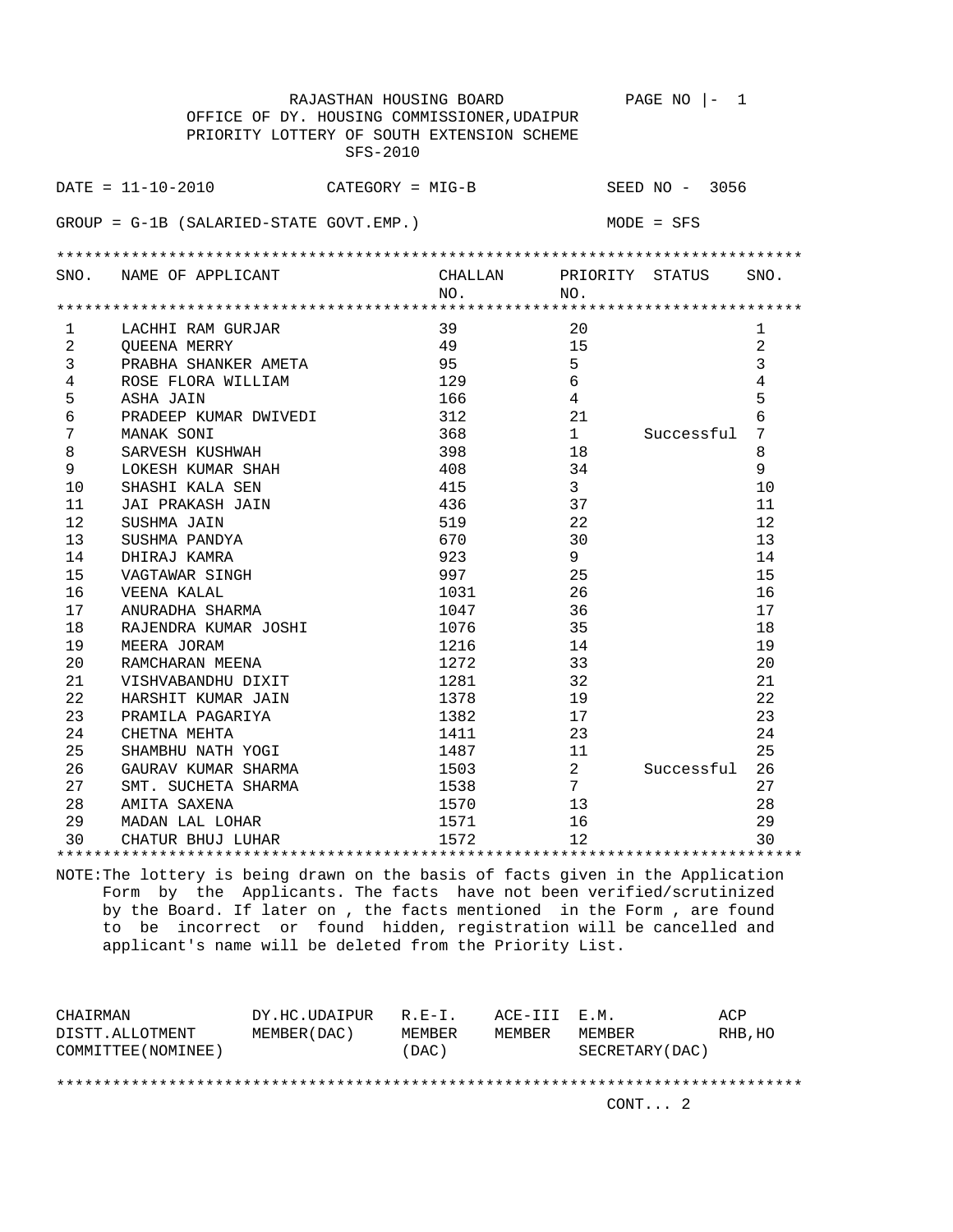|      |                                             | RAJASTHAN HOUSING BOARD |         |          | PAGE NO      |        | 2    |
|------|---------------------------------------------|-------------------------|---------|----------|--------------|--------|------|
|      | OFFICE OF DY. HOUSING COMMISSIONER, UDAIPUR |                         |         |          |              |        |      |
|      | PRIORITY LOTTERY OF SOUTH EXTENSION SCHEME  |                         |         |          |              |        |      |
|      |                                             | $SFS-2010$              |         |          |              |        |      |
|      |                                             |                         |         |          |              |        |      |
|      | $DATA - 10 - 2010$                          | $CATEGORY = MIG-B$      |         |          | SEED NO -    | 3056   |      |
|      |                                             |                         |         |          |              |        |      |
|      | $GROUP = G-1B (SALARIED-STATE GOUT. EMP.)$  |                         |         |          | $MODE = SFS$ |        |      |
|      |                                             |                         |         |          |              |        |      |
|      |                                             |                         |         |          |              |        |      |
| SNO. | NAME OF APPLICANT                           |                         | CHALLAN | PRIORITY |              | STATUS | SNO. |
|      |                                             |                         | NO.     | NO.      |              |        |      |
|      |                                             |                         |         |          |              |        |      |
| 31   | PRADEEP SINGH CHOUHAN                       |                         | 1576    | 8        |              |        | 31   |
| 32   | JAGDISH SINGH TANWAR                        |                         | 1707    | 28       |              |        | 32   |
| 33   | YOGENDRA SINGH RANAWAT                      |                         | 1749    | 29       |              |        | 33   |
| 34   | AMBA DEVI CHOBISA                           |                         | 1756    | 10       |              |        | 34   |
| 35   | PRAFULLA JOSHI                              |                         | 1798    | 24       |              |        | 35   |
| 36   | MAHENDRA SINGH KACHHAWA                     |                         | 1858    | 31       |              |        | 36   |
| 37   | KAILASH CHANDRA SONI                        |                         | 2001    | 27       |              |        | 37   |
|      |                                             |                         |         |          |              |        |      |
|      |                                             |                         |         |          |              |        |      |

| CHAIRMAN            | DY.HC.UDAIPUR | $R.E-I.$ | ACE-III E.M. |                  | ACP     |
|---------------------|---------------|----------|--------------|------------------|---------|
| DISTT.ALLOTMENT     | MEMBER (DAC ) | MEMBER   | MEMBER       | MEMBER           | RHB, HO |
| COMMITTEE (NOMINEE) |               | ' DAC )  |              | SECRETARY (DAC ) |         |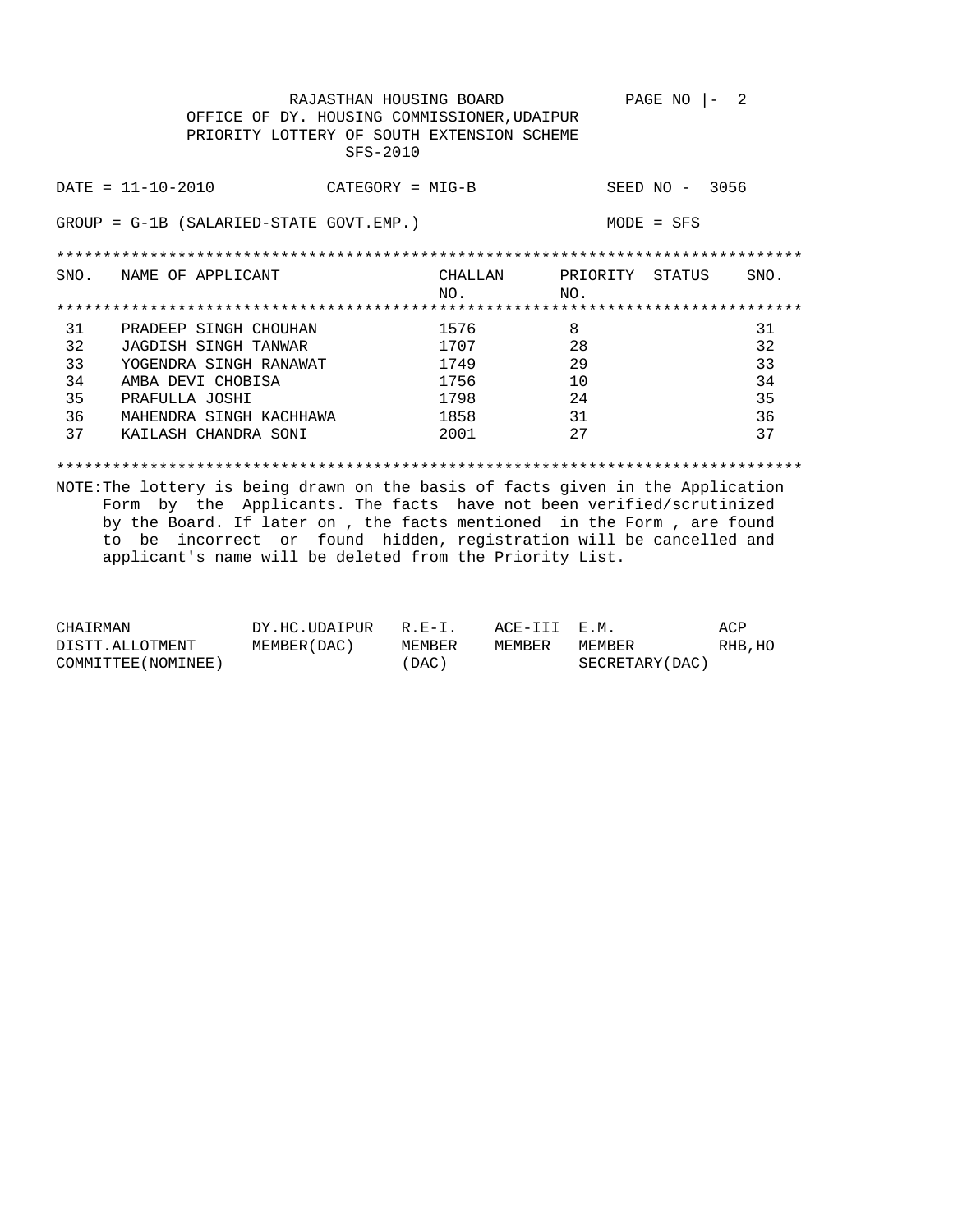RAJASTHAN HOUSING BOARD PAGE NO  $|-1$ OFFICE OF DY. HOUSING COMMISSIONER, UDAIPUR PRIORITY LOTTERY OF SOUTH EXTENSION SCHEME SFS-2010  $DATA = 11 - 10 - 2010$ SEED NO - 3056  $CATEGORY = MIG-B$ GROUP = G-1C (SALARIED-STATE GOVT.PENSIONER)  $MODE = SFS$ CHALLAN PRIORITY STATUS SNO. SNO. NAME OF APPLICANT  $_{\rm NO}$  .  $NO.$  $1463$  2<br> $1467$  1 FATEH LAL GANDHI  $\mathbf{1}$  $\mathbf{1}$  $\overline{2}$ RAMAN LAL BHANAWAT  $1$ Successful 2 NOTE: The lottery is being drawn on the basis of facts given in the Application Form by the Applicants. The facts have not been verified/scrutinized by the Board. If later on , the facts mentioned in the Form , are found to be incorrect or found hidden, registration will be cancelled and applicant's name will be deleted from the Priority List.

| CHAIRMAN            | DY.HC.UDAIPUR R.E-I. |        | ACE-III E.M. |                 | ACP     |
|---------------------|----------------------|--------|--------------|-----------------|---------|
| DISTT.ALLOTMENT     | MEMBER (DAC)         | MEMBER | MEMBER       | MEMBER          | RHB, HO |
| COMMITTEE (NOMINEE) |                      | (DAC)  |              | SECRETARY (DAC) |         |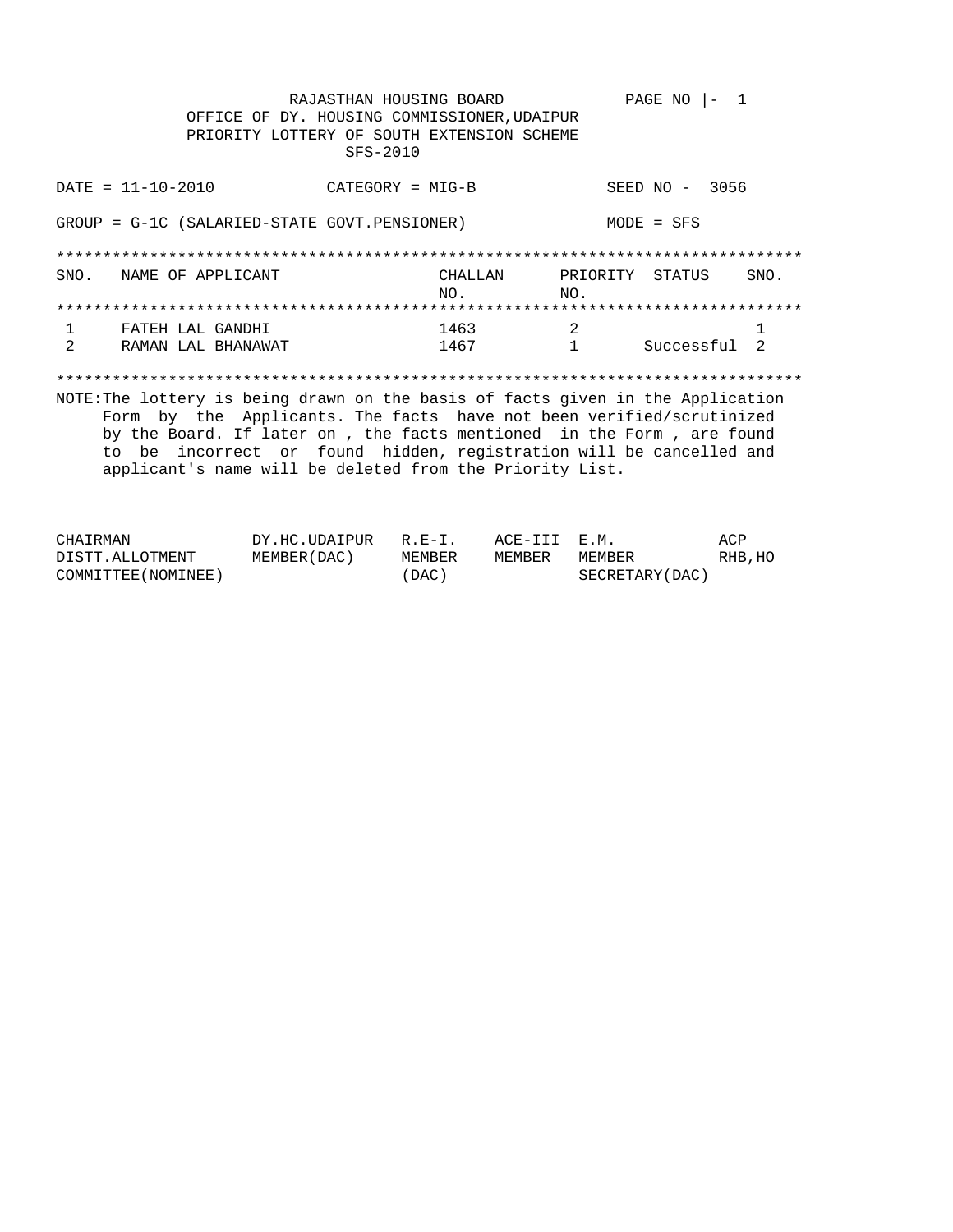|      |                                             | RAJASTHAN HOUSING BOARD |         |                | PAGE NO<br>1     |                |
|------|---------------------------------------------|-------------------------|---------|----------------|------------------|----------------|
|      | OFFICE OF DY. HOUSING COMMISSIONER, UDAIPUR |                         |         |                |                  |                |
|      | PRIORITY LOTTERY OF SOUTH EXTENSION SCHEME  |                         |         |                |                  |                |
|      |                                             | SFS-2010                |         |                |                  |                |
|      |                                             |                         |         |                |                  |                |
|      | $DATA = 11 - 10 - 2010$                     | $CATEGORY = MIG-B$      |         |                | SEED $NO - 3056$ |                |
|      | $GROUP = G-2A (NON-SALARIED)$               |                         |         |                | $MODE = SFS$     |                |
|      |                                             |                         |         |                |                  |                |
| SNO. | NAME OF APPLICANT                           |                         | CHALLAN | PRIORITY       | STATUS           | SNO.           |
|      |                                             |                         | NO.     | NO.            |                  |                |
|      |                                             |                         |         |                |                  |                |
| 1    | DINESH KUMAR KALAL                          |                         | 3       | 26             |                  | $\mathbf{1}$   |
| 2    | SONALI BHARGWA                              |                         | 64      | 19             |                  | $\overline{2}$ |
| 3    | LOKESH SINGH                                |                         | 122     | 6              | Successful       | 3              |
| 4    | MADHU BALA JAIN                             |                         | 224     | 8              | Successful       | 4              |
| 5    | KIRAN JAIN                                  |                         | 252     | 7              | Successful       | 5              |
| 6    | SHRIRAM AUDICHYA                            |                         | 276     | 32             |                  | 6              |
| 7    | NAVIN KUMAR GOYAL                           |                         | 308     | 27             |                  | 7              |
| 8    | VIMAL KUMAR PITLIYA                         |                         | 348     | 40             |                  | 8              |
| 9    | SURESH MANGAL                               |                         | 365     | $\overline{a}$ | Successful       | 9              |
| 10   | MADHUBALA JAIN                              |                         | 392     | 5              | Successful       | 10             |
| 11   | BHAGWATI LAL                                |                         | 394     | 18             |                  | 11             |
| 12   | KULDEEP JAGROTIYA                           |                         | 445     | $\mathbf 1$    | Successful       | 12             |
| 13   | MAHENDRA KUMAR GUPTA                        |                         | 493     | 46             |                  | 13             |
| 14   | SEEMA MEHTA                                 |                         | 529     | 29             |                  | 14             |
| 15   | PREM DEVI                                   |                         | 561     | 43             |                  | 15             |
| 16   | RENU MANDOWARA                              |                         | 698     | $\overline{4}$ | Successful       | 16             |
| 17   | SHRIPAL JAIN                                |                         | 852     | 12             | Successful       | 17             |
| 18   | SIMMI VIJAYVARGIA                           |                         | 910     | 33             |                  | 18             |
| 19   | VINOD MURDIA                                |                         | 946     | 47             |                  | 19             |
| 20   | HEMANT BAYA                                 |                         | 969     | 45             |                  | 20             |
| 21   | INDU BALA BAHETI                            |                         | 990     | 24             |                  | 21             |
| 22   | VEENA BAHETI                                |                         | 992     | 9              | Successful       | 22             |
| 23   | CHANDANI KALAL                              |                         | 1030    | 34             |                  | 23             |
| 24   | RAMESH KUMAR AHIR                           |                         | 1095    | 22             |                  | 24             |
| 25   | NAND LAL AHIR                               |                         | 1096    | 41             |                  | 25             |
| 26   | ASHISH MAHESHWARI                           |                         | 1176    | 3              | Successful       | 26             |
| 27   | MANGI LAL                                   |                         | 1194    | 11             | Successful       | 27             |
| 28   | HIRISH HARIGUNANI                           |                         | 1210    | 16             |                  | 28             |
| 29   | DIMPLE JAIN                                 |                         | 1299    | 14             | Successful       | 29             |
| 30   | DEVENDRA MATHUR                             |                         | 1301    | 28             |                  | 30             |
|      |                                             |                         |         |                |                  |                |

| CHAIRMAN<br>DISTT.ALLOTMENT<br>COMMITTEE (NOMINEE) | DY.HC.UDAIPUR<br>MEMBER (DAC ) | $R.F - T$ .<br>MEMBER<br>(DAC) | ACE-III E.M.<br>MEMBER | MEMBER<br>SECRETARY (DAC) | ACP<br>RHB, HO |
|----------------------------------------------------|--------------------------------|--------------------------------|------------------------|---------------------------|----------------|
|                                                    |                                |                                |                        | CONT. 2                   |                |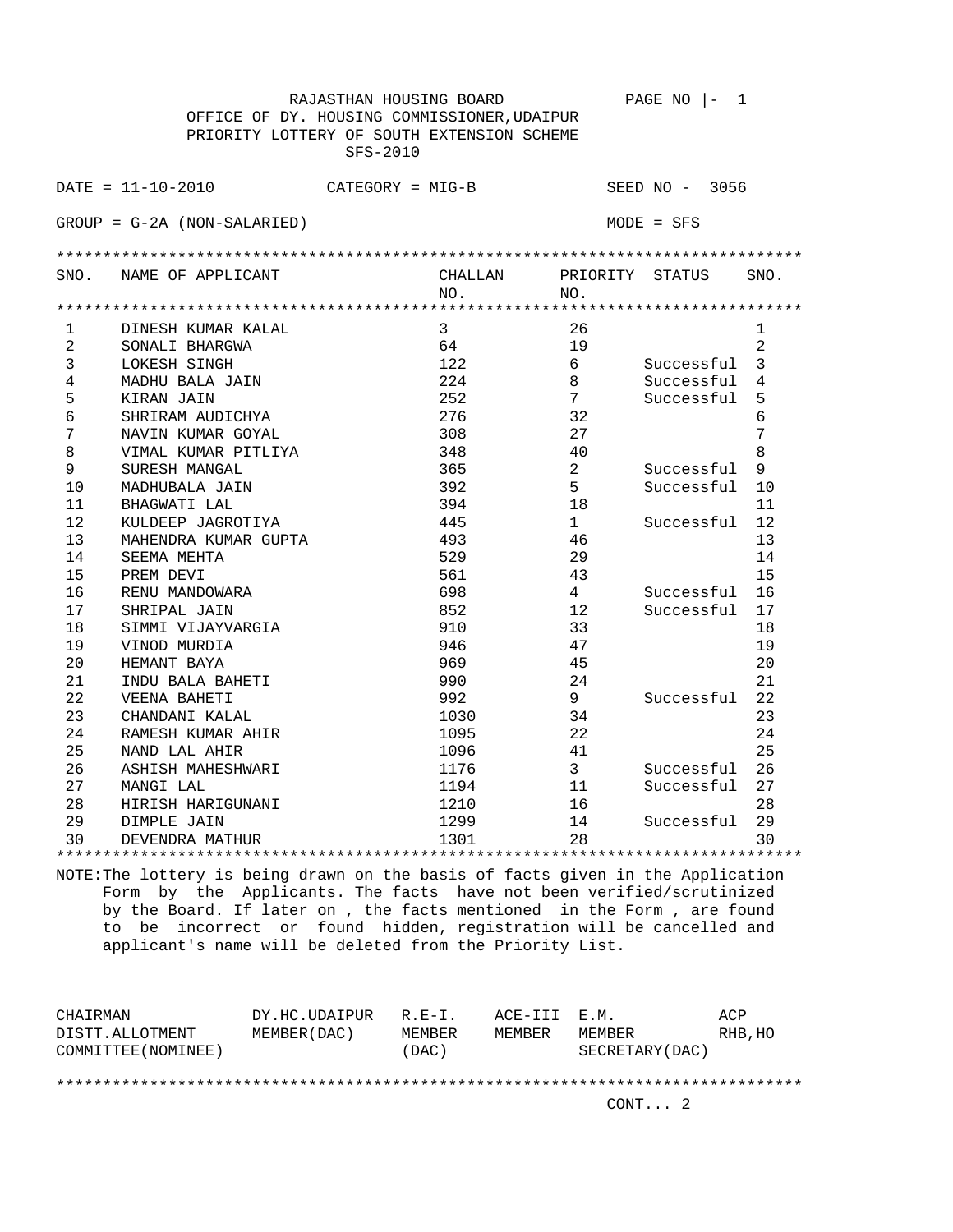RAJASTHAN HOUSING BOARD PAGE NO  $|-2$  OFFICE OF DY. HOUSING COMMISSIONER,UDAIPUR PRIORITY LOTTERY OF SOUTH EXTENSION SCHEME SFS-2010 DATE = 11-10-2010 CATEGORY = MIG-B SEED NO - 3056 GROUP = G-2A (NON-SALARIED) MODE = SFS \*\*\*\*\*\*\*\*\*\*\*\*\*\*\*\*\*\*\*\*\*\*\*\*\*\*\*\*\*\*\*\*\*\*\*\*\*\*\*\*\*\*\*\*\*\*\*\*\*\*\*\*\*\*\*\*\*\*\*\*\*\*\*\*\*\*\*\*\*\*\*\*\*\*\*\*\*\*\*\* SNO. NAME OF APPLICANT CHALLAN PRIORITY STATUS SNO. NO. NO. \*\*\*\*\*\*\*\*\*\*\*\*\*\*\*\*\*\*\*\*\*\*\*\*\*\*\*\*\*\*\*\*\*\*\*\*\*\*\*\*\*\*\*\*\*\*\*\*\*\*\*\*\*\*\*\*\*\*\*\*\*\*\*\*\*\*\*\*\*\*\*\*\*\*\*\*\*\*\*\* 31 PRATAP KUNWAR 1303 44 31 32 DEVENDRA SINGH RATHORE 1304 21 21 32 33 VIRENDRA BIKANERIA 1441 20 33 34 MEENA SHAMRA 1448 1448 31 34 35 MAHESH KUMAR LADDHA 1473 15 Successful 35 36 YATEENDRA SURAWAT 1475 23 23 36 37 RAKESH BHANSALI 1506 36 37 37 38 DEEPAK SHRIMALI 1577 42 38 39 MANISH LODHA 1619 17 39 40 NAVEEN GUPTA 1624 30 Successful 41 41 PRADEEP KUMAR JAIN 1645<br>42 KAPIL KUNDU 1706 42 KAPIL KUNDU 1706 39 42 43 RAJESH SISODIYA 1744 35 43 44 BANSHIDHAR KHANDELWAL 1782 38 44 45 CHANDRA KANTA JOSHI 1799 48 45 46 JITENDRA JAIN 1844 10 Successful 46 47 ROHIT MEHTA 1897 25 47 48 SUNITA KHATHURIA 2005 37 48

\*\*\*\*\*\*\*\*\*\*\*\*\*\*\*\*\*\*\*\*\*\*\*\*\*\*\*\*\*\*\*\*\*\*\*\*\*\*\*\*\*\*\*\*\*\*\*\*\*\*\*\*\*\*\*\*\*\*\*\*\*\*\*\*\*\*\*\*\*\*\*\*\*\*\*\*\*\*\*\*

| CHAIRMAN            | DY.HC.UDAIPUR | $R.F-T$ . | ACE-III E.M. |                 | ACP     |
|---------------------|---------------|-----------|--------------|-----------------|---------|
| DISTT.ALLOTMENT     | MEMBER (DAC ) | MEMBER    | MEMBER       | MEMBER          | RHB, HO |
| COMMITTEE (NOMINEE) |               | 'DAC)     |              | SECRETARY (DAC) |         |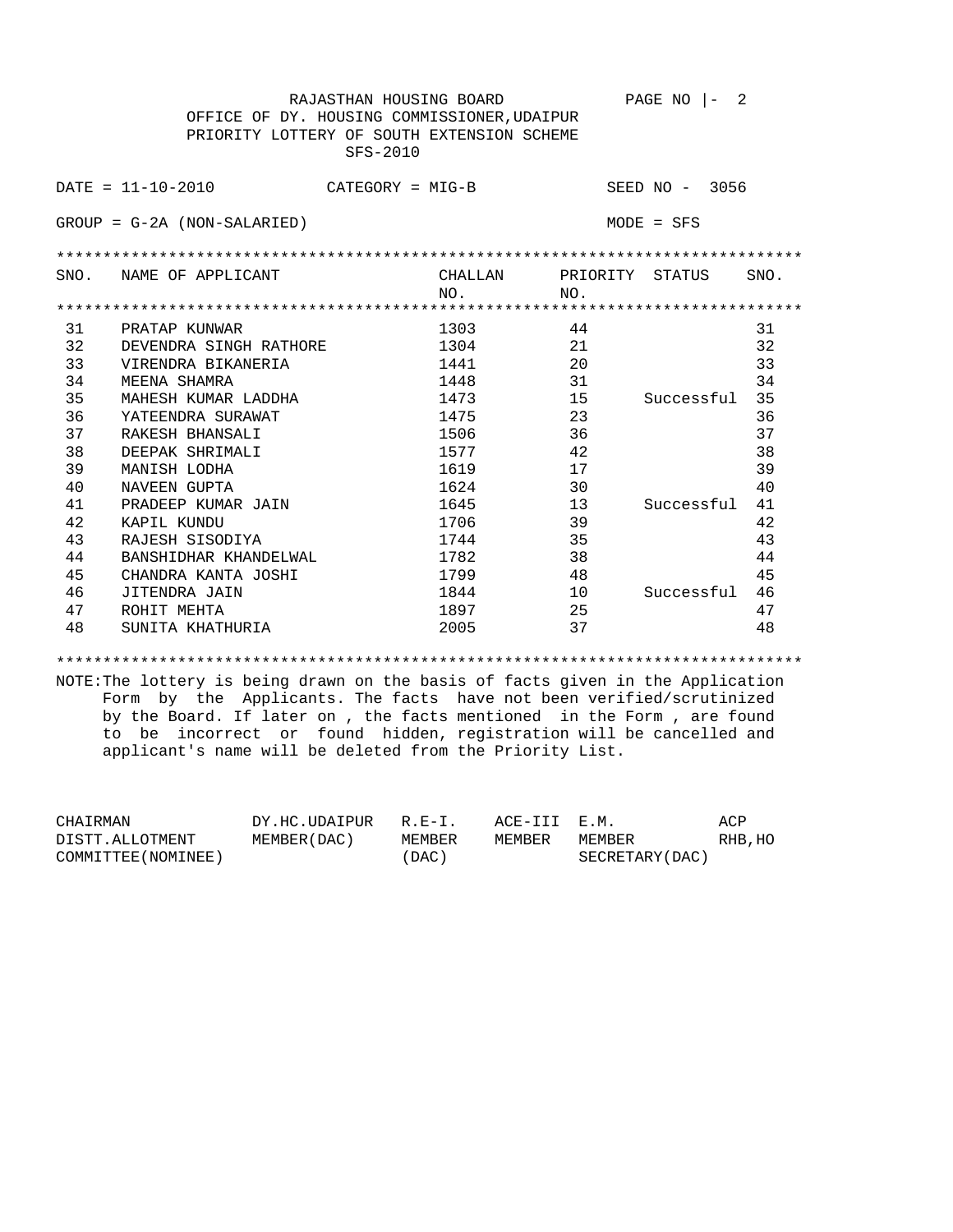RAJASTHAN HOUSING BOARD PAGE NO  $|-1$ OFFICE OF DY. HOUSING COMMISSIONER, UDAIPUR PRIORITY LOTTERY OF SOUTH EXTENSION SCHEME SFS-2010  $DATA = 11 - 10 - 2010$  $CATEGORY = MIG-B$ SEED NO - 3056 GROUP = G-2B (NON-SALARIED-PROFSSIONAL)  $MODE = SFS$ SNO. NAME OF APPLICANT CHALLAN PRIORITY STATUS SNO.  $NO.$  $NO<sub>z</sub>$ SANJAY MEHTA 528 Successful 1  $\mathbf{1}$  $\mathbf{1}$ NOTE: The lottery is being drawn on the basis of facts given in the Application Form by the Applicants. The facts have not been verified/scrutinized by the Board. If later on , the facts mentioned in the Form , are found to be incorrect or found hidden, registration will be cancelled and applicant's name will be deleted from the Priority List.

| CHAIRMAN            | DY.HC.UDAIPUR R.E-I. |        | ACE-III E.M. |                 | ACP     |
|---------------------|----------------------|--------|--------------|-----------------|---------|
| DISTT.ALLOTMENT     | MEMBER ( DAC )       | MEMBER | MEMBER       | MEMBER          | RHB, HO |
| COMMITTEE (NOMINEE) |                      | (DAC)  |              | SECRETARY (DAC) |         |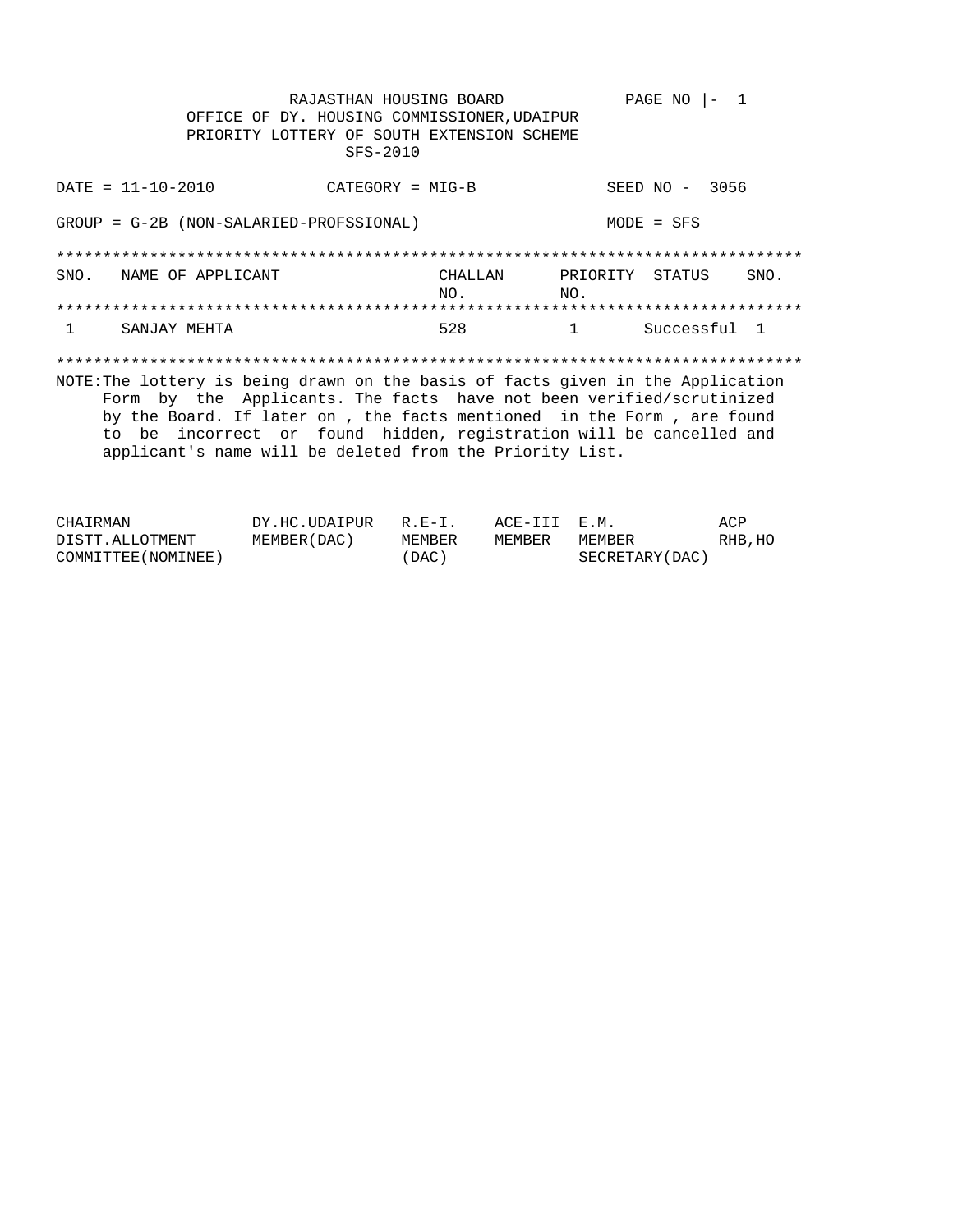RAJASTHAN HOUSING BOARD PAGE NO  $|-1$  OFFICE OF DY. HOUSING COMMISSIONER,UDAIPUR PRIORITY LOTTERY OF SOUTH EXTENSION SCHEME SFS-2010 DATE = 11-10-2010 CATEGORY = MIG-B SEED NO - 3056 GROUP = G-4 (SCHEDULED CAST) MODE = SFS \*\*\*\*\*\*\*\*\*\*\*\*\*\*\*\*\*\*\*\*\*\*\*\*\*\*\*\*\*\*\*\*\*\*\*\*\*\*\*\*\*\*\*\*\*\*\*\*\*\*\*\*\*\*\*\*\*\*\*\*\*\*\*\*\*\*\*\*\*\*\*\*\*\*\*\*\*\*\*\* SNO. NAME OF APPLICANT CHALLAN PRIORITY STATUS SNO. NO. NO. \*\*\*\*\*\*\*\*\*\*\*\*\*\*\*\*\*\*\*\*\*\*\*\*\*\*\*\*\*\*\*\*\*\*\*\*\*\*\*\*\*\*\*\*\*\*\*\*\*\*\*\*\*\*\*\*\*\*\*\*\*\*\*\*\*\*\*\*\*\*\*\*\*\*\*\*\*\*\*\* 1 RAMESH KUMAR RATHORE 510 7<br>
2 MAGAN LAL NAYAK 747 6 2<br>
3 TOKESH KUMAR KHINGHI 957 2 2 MAGAN LAL NAYAK 1999 - 2009 - 2014 12:30 12:30 12:30 12:30 12:30 12:30 12:30 12:30 12:30 12:30 12:30 12:30 12:30 12:30 12:30 12:30 12:30 12:30 12:30 12:30 12:30 12:30 12:30 12:30 12:30 12:30 12:30 12:30 12:30 12:30 12:30 3 LOKESH KUMAR KHINCHI 857 2 Successful 3 4 RAJENDRA KUMAR BARWAR 1972 13 13 4 5 BANSHI LAL MANDRAWALIA 973 5 5 6 GANESH MEGHWAL 1000 11 6 7 MANNA LAL MEGHWAL 1052 9 7 8 ARVIND PACHOLA 1151 12 8 9 MUNSHI RAM BAIRWA 1152 8 9 10 MANJU KHICHI 1190 1190 3 Successful 10 11 YIJESH KUMAR KOTIYA 1284 1 Successful 11 12 ASHA SANKHALA 1336 4 12 13 RAM MOHAN PARMAR 1470 16 10 13 \*\*\*\*\*\*\*\*\*\*\*\*\*\*\*\*\*\*\*\*\*\*\*\*\*\*\*\*\*\*\*\*\*\*\*\*\*\*\*\*\*\*\*\*\*\*\*\*\*\*\*\*\*\*\*\*\*\*\*\*\*\*\*\*\*\*\*\*\*\*\*\*\*\*\*\*\*\*\*\* NOTE:The lottery is being drawn on the basis of facts given in the Application

 Form by the Applicants. The facts have not been verified/scrutinized by the Board. If later on , the facts mentioned in the Form , are found to be incorrect or found hidden, registration will be cancelled and applicant's name will be deleted from the Priority List.

| CHAIRMAN            | DY.HC.UDAIPUR R.E-I. |        | ACE-III E.M. |                 | ACP     |
|---------------------|----------------------|--------|--------------|-----------------|---------|
| DISTT.ALLOTMENT     | MEMBER(DAC)          | MEMBER | MEMBER       | MEMBER          | RHB, HO |
| COMMITTEE (NOMINEE) |                      | 'DAC)  |              | SECRETARY (DAC) |         |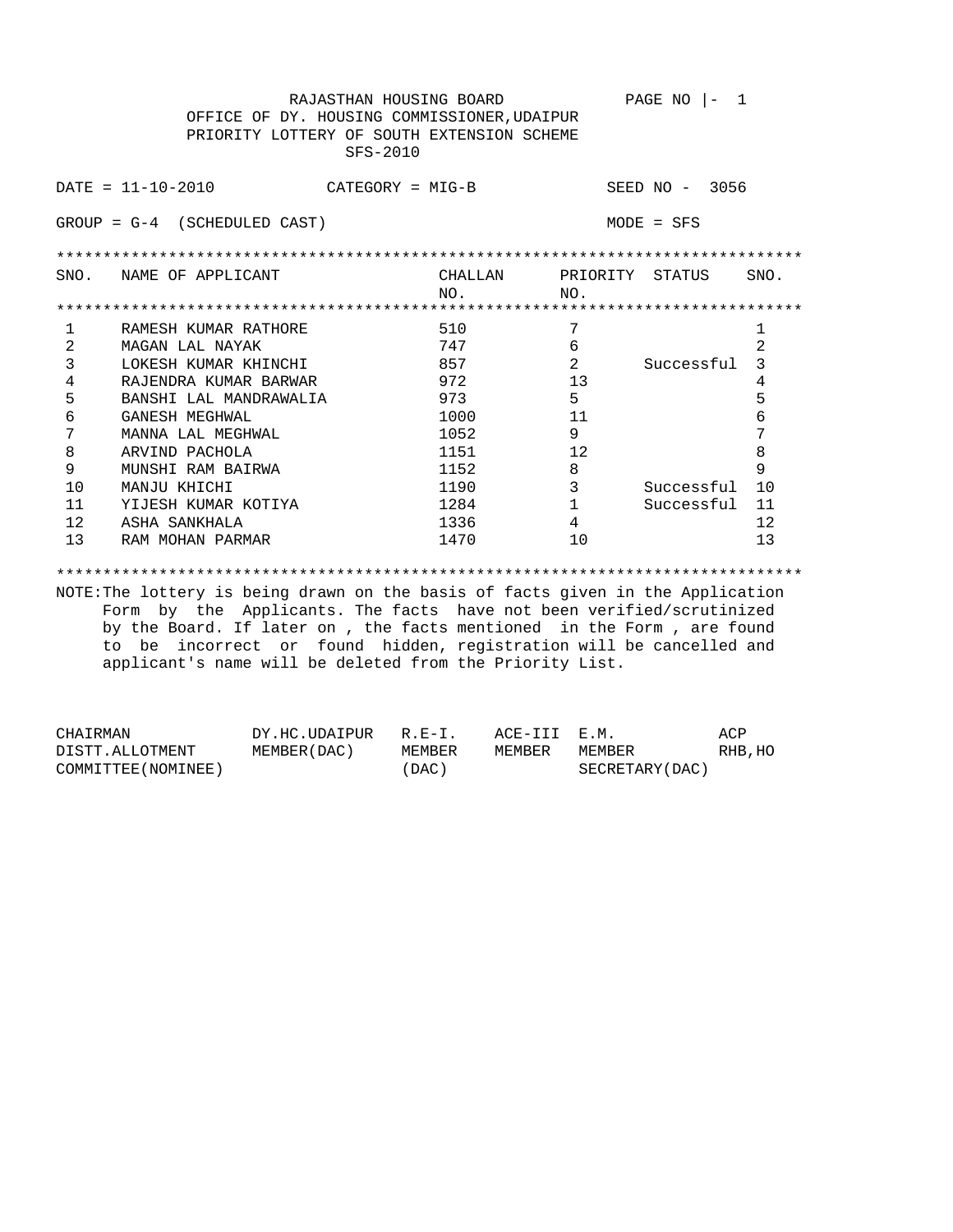RAJASTHAN HOUSING BOARD PAGE NO  $|-1$ OFFICE OF DY. HOUSING COMMISSIONER, UDAIPUR PRIORITY LOTTERY OF SOUTH EXTENSION SCHEME SFS-2010  $DATA = 11 - 10 - 2010$ SEED NO - 3056  $CATEGORY = MIG-B$  $GROUP = G-5$  (SCHEDULED TRIBE)  $MODE = SFS$ SNO. NAME OF APPLICANT CHALLAN PRIORITY STATUS SNO. NO.  $NO.$  $\overline{\mathbf{c}}$ Successful 1 POONAM CHAND BAMANIYA 289  $\mathbf{1}$  $\overline{\mathbf{3}}$ **BABU LAL** 2  $\overline{2}$ 1011 KANTI LAL MEENA 1120  $\mathbf{3}$  $1$ Successful 3 NOTE: The lottery is being drawn on the basis of facts given in the Application

Form by the Applicants. The facts have not been verified/scrutinized by the Board. If later on , the facts mentioned in the Form , are found to be incorrect or found hidden, registration will be cancelled and applicant's name will be deleted from the Priority List.

| CHAIRMAN            | DY.HC.UDAIPUR R.E-I. |          | ACE-III E.M. |                 | ACP     |
|---------------------|----------------------|----------|--------------|-----------------|---------|
| DISTT.ALLOTMENT     | MEMBER ( DAC )       | MEMBER   | MEMBER       | MEMBER          | RHB, HO |
| COMMITTEE (NOMINEE) |                      | $'$ DAC) |              | SECRETARY (DAC) |         |